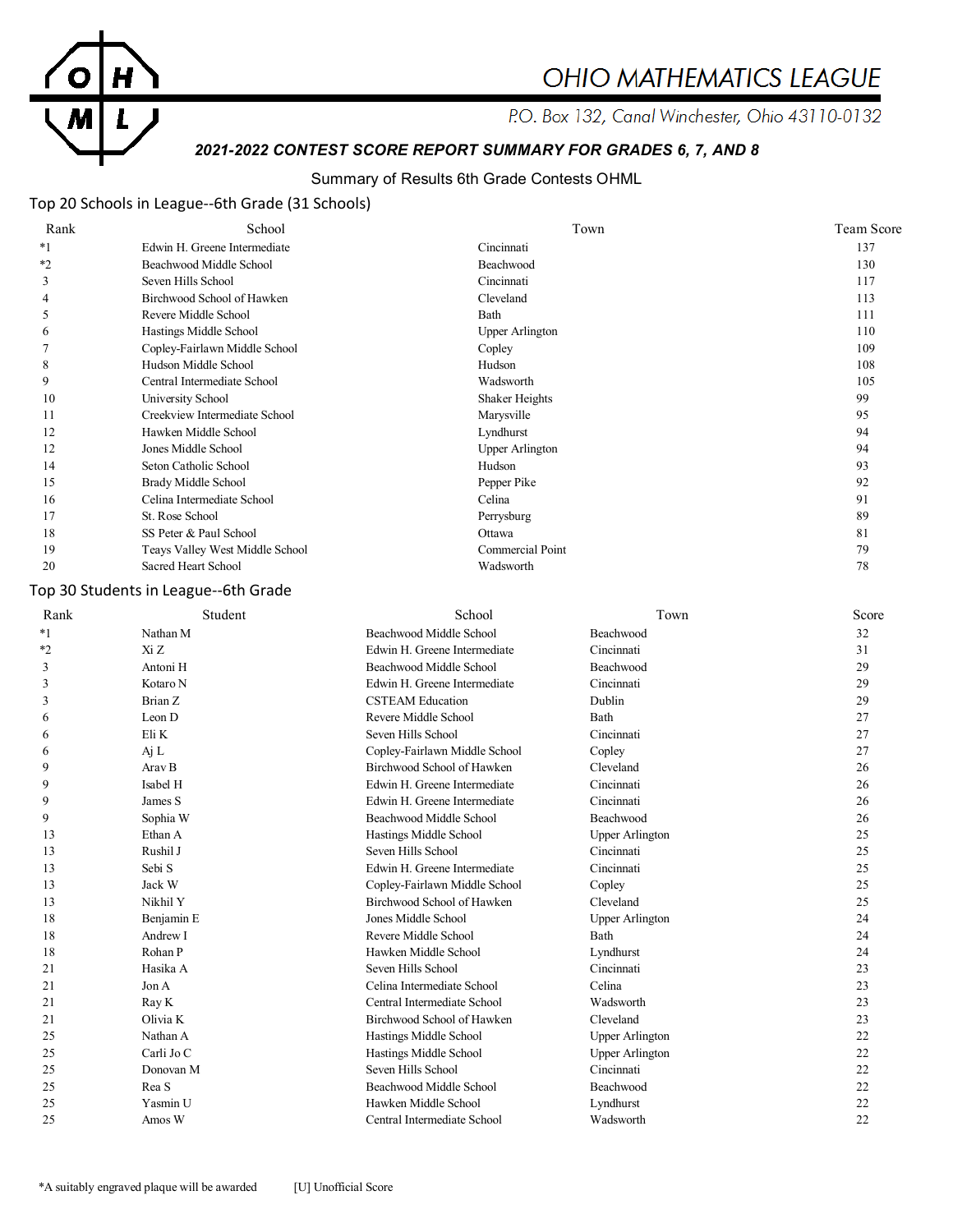# Summary of Results 6th Grade Contests OHML Regional Standings

#### **Cuyahoga, Summit**

#### Top Schools in Region

| Rank | School                        | Town      | Team Score |
|------|-------------------------------|-----------|------------|
|      | Beachwood Middle School       | Beachwood | 130        |
| 2    | Birchwood School of Hawken    | Cleveland | 113        |
|      | Revere Middle School          | Bath      | 111        |
| -4   | Copley-Fairlawn Middle School | Copley    | 109        |
|      |                               |           |            |

Top Students in Region

| Rank | Student  | School                        | Town             | Score  |
|------|----------|-------------------------------|------------------|--------|
|      | Nathan M | Beachwood Middle School       | Beachwood        | ے ر    |
|      | Antoni H | Beachwood Middle School       | <b>Beachwood</b> | 20     |
|      | Leon D   | Revere Middle School          | Bath             | $\sim$ |
|      | Ai L     | Copley-Fairlawn Middle School | Copley           |        |

#### **Franklin, Geauga, Hamilton, Hancock, Knox, Lake, Lorain, Lucas, Mahoning, Medina, Mercer, Montgomery, Pickaway, Putnam, Union, W**

#### Top Schools in Region

| Rank | School                       | Town            | <b>Team Score</b> |
|------|------------------------------|-----------------|-------------------|
|      | Edwin H. Greene Intermediate | Cincinnati      | 137               |
|      | Seven Hills School           | Cincinnati      | 117               |
|      | Hastings Middle School       | Upper Arlington | 110               |
|      | Central Intermediate School  | Wadsworth       | 105               |

#### Top Students in Region

| Rank | Student  | School                       | Town       | Score                |
|------|----------|------------------------------|------------|----------------------|
|      | Xi Z     | Edwin H. Greene Intermediate | Cincinnati | 31                   |
|      | Kotaro N | Edwin H. Greene Intermediate | Cincinnati | 29                   |
|      | Brian Z  | <b>CSTEAM Education</b>      | Dublin     | 29                   |
|      | Eli K    | Seven Hills School           | Cincinnati | $\gamma$<br><u>_</u> |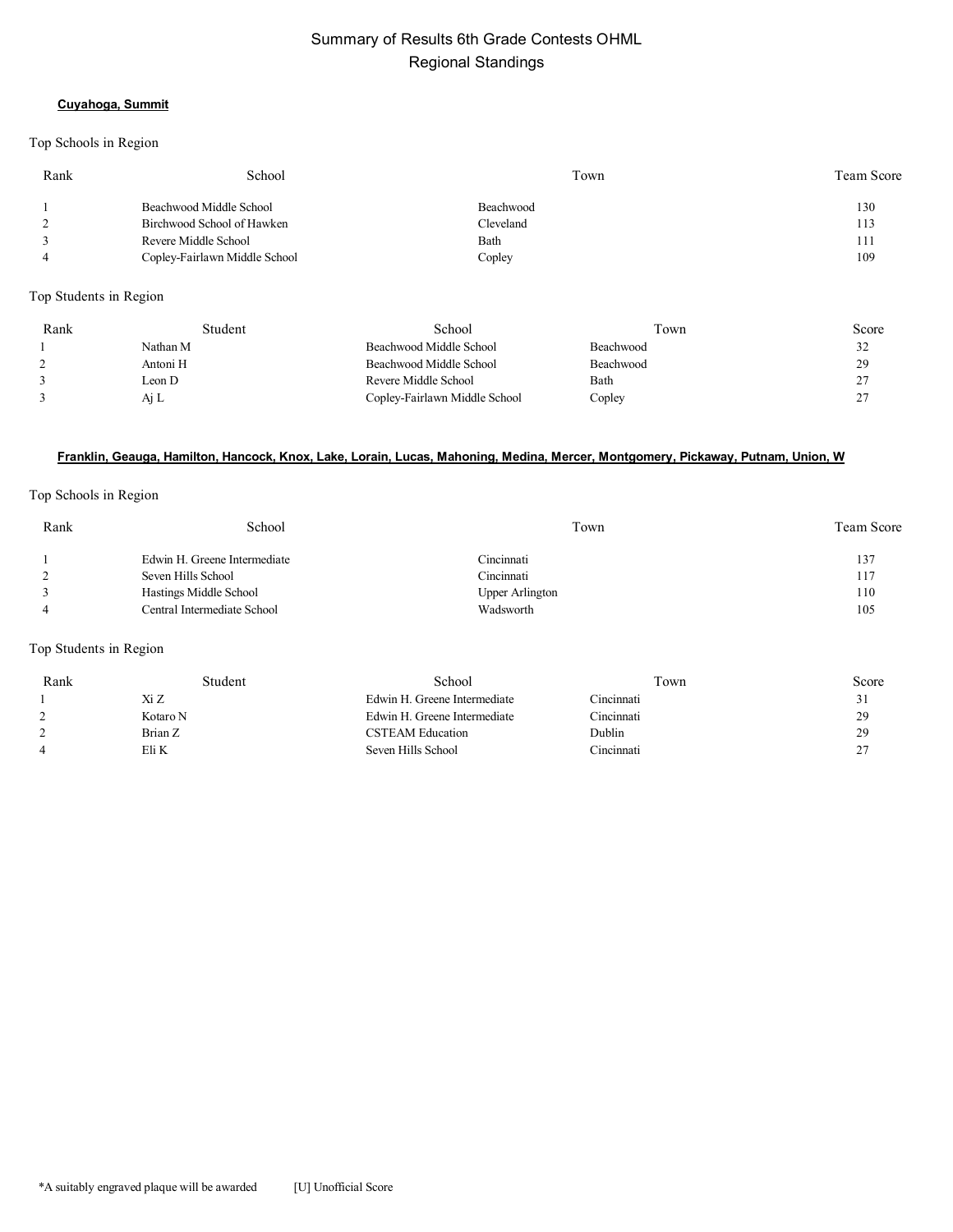## Summary of Results 7th Grade Contests OHML

# Top 18 Schools in League--7th Grade (27 Schools)

| Rank    | School                               | Town                   | <b>Team Score</b> |
|---------|--------------------------------------|------------------------|-------------------|
| $*1$    | Sycamore Junior High School          | Cincinnati             | 140               |
| $*_{2}$ | Hastings Middle School               | <b>Upper Arlington</b> | 130               |
| 3       | Birchwood School of Hawken           | Cleveland              | 126               |
| 3       | Seven Hills School                   | Cincinnati             | 126               |
| 5       | Revere Middle School                 | Bath                   | 123               |
| 6       | Beachwood Middle School              | Beachwood              | 121               |
| 6       | Hawken Middle School                 | Lyndhurst              | 121               |
| 8       | Hudson Middle School                 | Hudson                 | 119               |
| 9       | Seton Catholic School                | Hudson                 | 118               |
| 10      | Copley-Fairlawn Middle School        | Copley                 | 111               |
| 11      | University School                    | Shaker Heights         | 107               |
| 12      | Immaculate Heart of Mary School      | Cincinnati             | 105               |
| 13      | SS Peter & Paul School               | Ottawa                 | 91                |
| 14      | Teays Valley West Middle School      | Commercial Point       | 90                |
| 15      | Boardman Glenwood Junior High School | Boardman               | 84                |
| 16      | Jones Middle School                  | Upper Arlington        | 83                |
| 17      | Andrews Osborne Academy              | Willoughby             | 79                |
| 18      | Sacred Heart School                  | Wadsworth              | 76                |

## Top 32 Students in League--7th Grade

| Rank | Student           | School                          | Town                   | Score |
|------|-------------------|---------------------------------|------------------------|-------|
| $*1$ | Sunav A           | Sycamore Junior High School     | Cincinnati             | 35    |
| $*1$ | Andy Z            | Seton Catholic School           | Hudson                 | 35    |
| 3    | Xuqin H           | <b>CSTEAM Education</b>         | Dublin                 | 34    |
| 4    | Andrew Z          | Sycamore Junior High School     | Cincinnati             | 30    |
| 5    | Ethan C           | Beachwood Middle School         | Beachwood              | 29    |
| 5    | William D         | Hastings Middle School          | <b>Upper Arlington</b> | 29    |
| 5    | Laura F           | Revere Middle School            | <b>Bath</b>            | 29    |
| 5    | Manya R           | Birchwood School of Hawken      | Cleveland              | 29    |
| 9    | Joshua G          | Birchwood School of Hawken      | Cleveland              | 28    |
| 9    | Sakshum V         | Seven Hills School              | Cincinnati             | 28    |
| 11   | Neelan S          | Hawken Middle School            | Lyndhurst              | 27    |
| 11   | Jason Z           | Sycamore Junior High School     | Cincinnati             | 27    |
| 13   | Caden J           | Revere Middle School            | Bath                   | 26    |
| 13   | Yiyang P          | Hudson Middle School            | Hudson                 | 26    |
| 13   | Jintao W          | Hastings Middle School          | <b>Upper Arlington</b> | 26    |
| 16   | Beckett C         | Seven Hills School              | Cincinnati             | 25    |
| 16   | Casey C           | Hastings Middle School          | <b>Upper Arlington</b> | 25    |
| 16   | Carter G          | Immaculate Heart of Mary School | Cincinnati             | 25    |
| 16   | Emma H            | Seven Hills School              | Cincinnati             | 25    |
| 16   | Nancy L           | Hastings Middle School          | <b>Upper Arlington</b> | 25    |
| 16   | Nihal N           | Sycamore Junior High School     | Cincinnati             | 25    |
| 16   | Colson S          | Hastings Middle School          | <b>Upper Arlington</b> | 25    |
| 23   | <b>Brackett E</b> | Revere Middle School            | <b>Bath</b>            | 24    |
| 23   | Salil G           | Seven Hills School              | Cincinnati             | 24    |
| 23   | Yumi K            | Seton Catholic School           | Hudson                 | 24    |
| 23   | Evan L            | Hudson Middle School            | Hudson                 | 24    |
| 23   | Maya L            | Seven Hills School              | Cincinnati             | 24    |
| 23   | Johnny M          | Birchwood School of Hawken      | Cleveland              | 24    |
| 23   | Erik P            | Hawken Middle School            | Lyndhurst              | 24    |
| 23   | Grayson R         | Hawken Middle School            | Lyndhurst              | 24    |
| 23   | Spencer S         | Hudson Middle School            | Hudson                 | 24    |
| 23   | Artiom T          | Beachwood Middle School         | Beachwood              | 24    |
|      |                   |                                 |                        |       |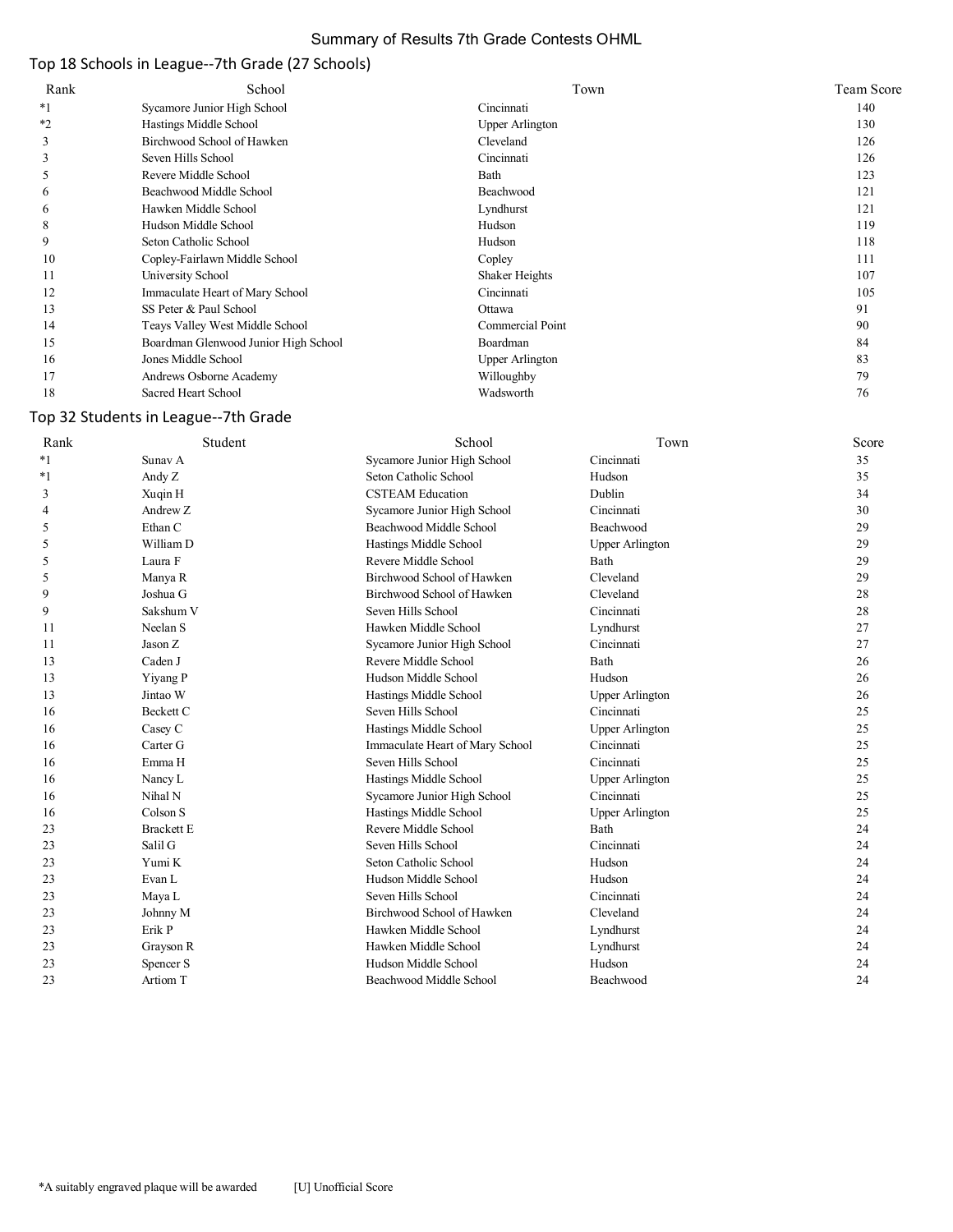# Summary of Results 7th Grade Contests OHML Regional Standings

#### **Cuyahoga, Summit**

#### Top Schools in Region

| Rank | School                     | Town      | Team Score |
|------|----------------------------|-----------|------------|
| $*1$ | Birchwood School of Hawken | Cleveland | 126        |
| 2    | Revere Middle School       | Bath      | 123        |
|      | Beachwood Middle School    | Beachwood | 121        |
|      | Hawken Middle School       | Lyndhurst | 121        |
|      |                            |           |            |

Top Students in Region

| Rank | Student | School                     | Town             | Score |
|------|---------|----------------------------|------------------|-------|
|      | Andy Z  | Seton Catholic School      | Hudson           |       |
|      | Ethan C | Beachwood Middle School    | <b>Beachwood</b> | oα    |
|      | Laura F | Revere Middle School       | Bath             | 20    |
|      | Manya R | Birchwood School of Hawken | Cleveland        | 20    |

#### **Franklin, Geauga, Hamilton, Hancock, Knox, Lake, Lorain, Lucas, Mahoning, Medina, Mercer, Montgomery, Pickaway, Putnam, Union, W**

#### Top Schools in Region

| Rank | School                          | Town                   | <b>Team Score</b> |
|------|---------------------------------|------------------------|-------------------|
|      | Sycamore Junior High School     | Cincinnati             | 140               |
|      | Hastings Middle School          | <b>Upper Arlington</b> | 130               |
|      | Seven Hills School              | Cincinnati             | 126               |
|      | Immaculate Heart of Mary School | Cincinnati             | 105               |

#### Top Students in Region

| Student   | School                      | Town            | Score |
|-----------|-----------------------------|-----------------|-------|
| Sunav A   | Sycamore Junior High School | Cincinnati      |       |
| Xuqin H   | <b>CSTEAM Education</b>     | Dublin          | 34    |
| Andrew Z  | Sycamore Junior High School | Cincinnati      | 30    |
| William D | Hastings Middle School      | Upper Arlington | 29    |
|           |                             |                 |       |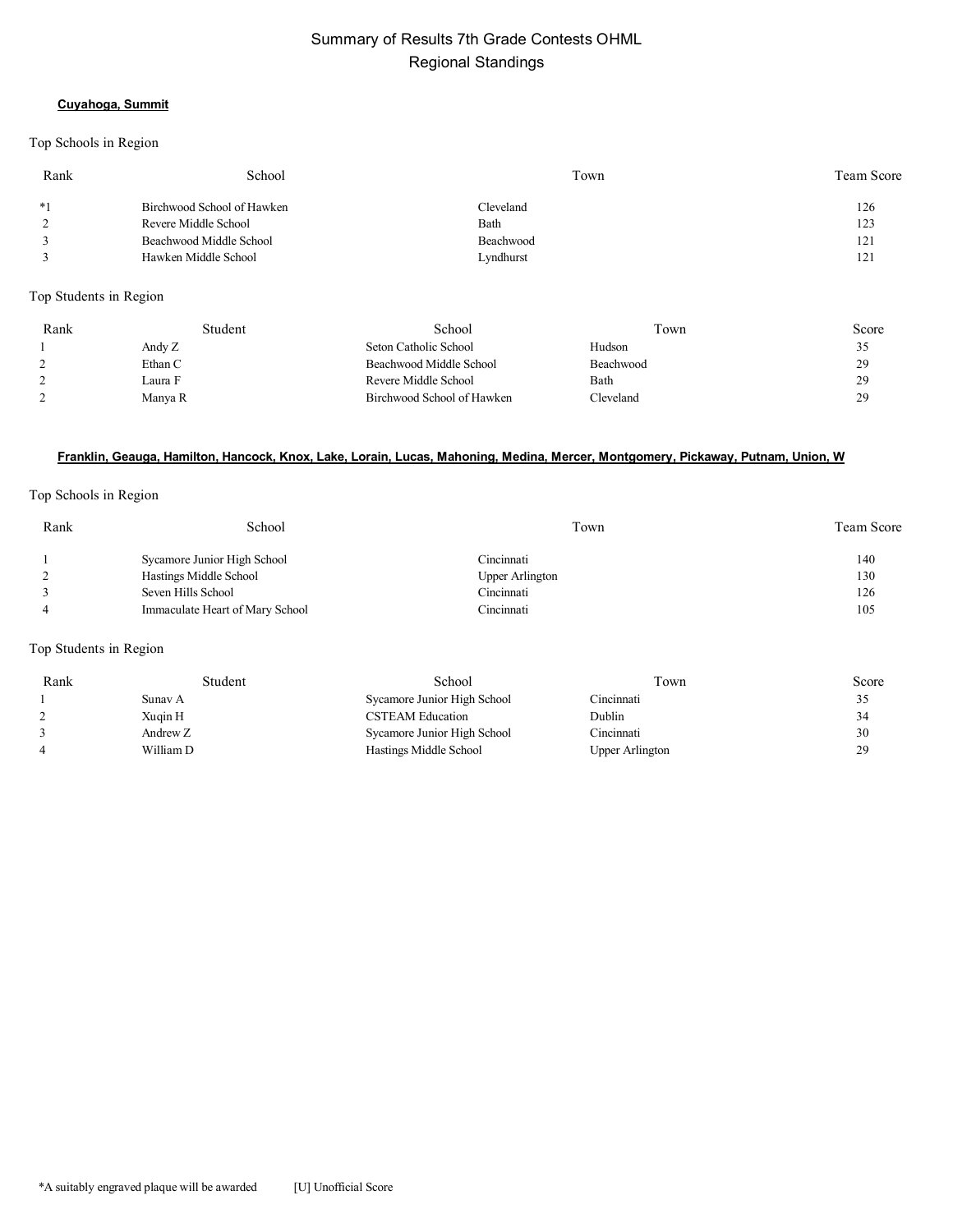## Summary of Results 8th Grade Contests OHML

# Top 19 Schools in League--8th Grade (24 Schools)

| Rank    | School                               | Town                   | <b>Team Score</b> |
|---------|--------------------------------------|------------------------|-------------------|
| $*1$    | Beachwood Middle School              | Beachwood              | 155               |
| $*_{2}$ | Sycamore Junior High School          | Cincinnati             | 150               |
| 3       | Birchwood School of Hawken           | Cleveland              | 148               |
| 4       | Hudson Middle School                 | Hudson                 | 141               |
| 4       | University School                    | Shaker Heights         | 141               |
| 6       | Seven Hills School                   | Cincinnati             | 131               |
|         | Hastings Middle School               | Upper Arlington        | 130               |
| 8       | Boardman Glenwood Junior High School | Boardman               | 127               |
| 8       | Immaculate Heart of Mary School      | Cincinnati             | 127               |
| 10      | SS Peter & Paul School               | Ottawa                 | 120               |
| 11      | Copley-Fairlawn Middle School        | Copley                 | 119               |
| 12      | Teays Valley West Middle School      | Commercial Point       | 118               |
| 13      | Seton Catholic School                | Hudson                 | 112               |
| 14      | Brady Middle School                  | Pepper Pike            | 109               |
| 15      | Hawken Middle School                 | Lyndhurst              | 104               |
| 16      | Andrews Osborne Academy              | Willoughby             | 97                |
| 17      | Jones Middle School                  | <b>Upper Arlington</b> | 96                |
| 18      | Revere Middle School                 | Bath                   | 95                |
| 19      | St. Vincent de Paul School           | Mount Vernon           | 85                |

# Top 31 Students in League--8th Grade

| Rank | Student    | School                        | Town                   | Score |
|------|------------|-------------------------------|------------------------|-------|
| $*1$ | Jiahe L    | Beachwood Middle School       | Beachwood              | 35    |
| $*2$ | Leo W      | Beachwood Middle School       | <b>Beachwood</b>       | 33    |
| 3    | Jordan G   | Birchwood School of Hawken    | Cleveland              | 32    |
| 3    | Hannah W   | Sycamore Junior High School   | Cincinnati             | 32    |
| 5    | Ian B      | University School             | Shaker Heights         | 31    |
| 5    | Ben M      | Birchwood School of Hawken    | Cleveland              | 31    |
| 7    | Alex J     | <b>CSTEAM Education</b>       | Dublin                 | 30    |
| 7    | Lisa K     | Sycamore Junior High School   | Cincinnati             | 30    |
| 7    | Ryan L     | <b>CSTEAM Education</b>       | Dublin                 | 30    |
| 7    | Tej P      | Sycamore Junior High School   | Cincinnati             | 30    |
| 7    | Rosco T    | University School             | Shaker Heights         | 30    |
| 7    | Junbo W    | Beachwood Middle School       | Beachwood              | 30    |
| 13   | Angela D   | Birchwood School of Hawken    | Cleveland              | 29    |
| 13   | Paige H    | Hastings Middle School        | <b>Upper Arlington</b> | 29    |
| 13   | Paul K     | Sycamore Junior High School   | Cincinnati             | 29    |
| 13   | Matthew L  | Beachwood Middle School       | Beachwood              | 29    |
| 13   | Selina L   | Hudson Middle School          | Hudson                 | 29    |
| 13   | Grace N    | Hudson Middle School          | Hudson                 | 29    |
| 13   | Isabella W | Sycamore Junior High School   | Cincinnati             | 29    |
| 13   | Alex Z     | <b>CSTEAM Education</b>       | Dublin                 | 29    |
| 21   | Kelly B    | Copley-Fairlawn Middle School | Copley                 | 28    |
| 21   | Luke C     | Hudson Middle School          | Hudson                 | 28    |
| 21   | Ben H      | University School             | Shaker Heights         | 28    |
| 21   | Esther L   | Hastings Middle School        | <b>Upper Arlington</b> | 28    |
| 21   | Noah L     | Hudson Middle School          | Hudson                 | 28    |
| 21   | Areesha N  | Birchwood School of Hawken    | Cleveland              | 28    |
| 21   | Allison S  | Sycamore Junior High School   | Cincinnati             | 28    |
| 21   | Sahana S   | Sycamore Junior High School   | Cincinnati             | 28    |
| 21   | Kaavya T   | Seven Hills School            | Cincinnati             | 28    |
| 21   | Tony Z     | Beachwood Middle School       | <b>Beachwood</b>       | 28    |
| 21   | Michael Z  | Birchwood School of Hawken    | Cleveland              | 28    |